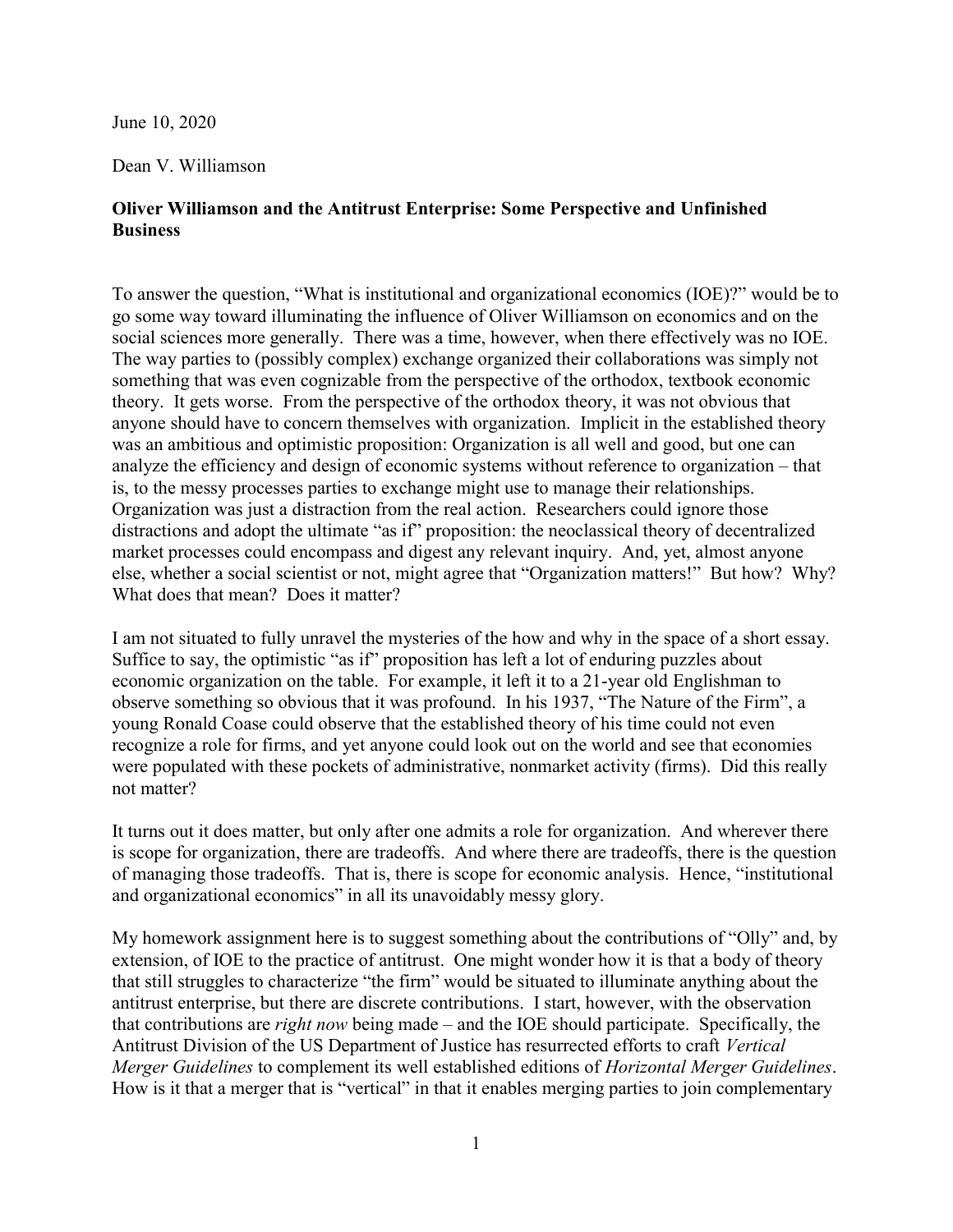assets and capabilities can harm competition? Do the efficiencies that obtain from combining such assets and capabilities outweigh prospective harm to competition? Finally, can't parties to a prospective merger achieve such efficiencies by contract rather than full-on merger?

These remain difficult questions, but there was a time when the antitrust enterprise admitted little scope for asking such questions much less for admitting efficiencies to the evaluation of mergers. Enter Williamson (1968a). Oliver had just finished an assignment as a Special Economic Advisor to the chief of the Antitrust Division, and he found himself compelled to observe what might have seemed obvious: a merger transaction may make the merged firm a more efficient competitor in a given market; concerns about the merged firm's increase in market power (if any) should be balanced against greater efficiency. Net gains in social welfare might obtain.

Williamson's point mattered, because the prevailing case law as of 1968 would not necessarily credit efficiencies as a rationale for approving mergers. Indeed, Oliver explained that some case law maintained the proposition that efficiencies could comprise a rationale for barring a merger. Indeed, even a generation later, in 2001, the European Commission appealed to a similar rationale when it argued that the proposed merger of General Electric and Honeywell would invest the merged firm with the capacity to compete more effectively and thereby "dominate" certain markets. The "dominance" of the one firm might even discourage other firms from competing vigorously going forward.<sup>1</sup> In contrast, Williamson (1968a) had argued that efficiencies should not be counted against merging parties but could inform an affirmative merger defense.

In recent correspondence a former colleague of mine from the Antitrust Division observed that she had not had reason to give Williamson (1968a) much attention until she found herself early on in her career at the Division advancing the argument that efficiencies should be folded in to merger analysis in an organic way. Having Uncle Oliver to lean on, it turned out, helped to make the case.

My colleague's experience hints at another important aspect of Oliver's contributions to the practice of antitrust: To outside observers, they would have been almost entirely unseen. They would have been unseen, because outside observers would not, and do not, have the privilege of observing the important competition for ideas that may obtain with respect to any one antitrust investigation. A more important reason is that Oliver's body of work broadly supports propositions about how vertical integration (and vertical relationships more generally) can be efficiency-enhancing. That is the last thing an enterprising, ambitious young attorney, assigned for the first time to lead an investigation, may want to hear. T'is easier to make one's name pressing matters to litigation and winning glorious battles in court. Closing investigations affords no glory. But to a wily veteran, assembling good reasons to close amount to just that: reasons to close and to move on to matters that would merit more serious (and costly) attentions.

That said, I must credit one wily veteran, Dando Cellini, for volunteering a beautiful interpretation of one of Oliver's general propositions about mergers. We were examining an elaborate financial relationship between two erstwhile competitors. Might a court extend to the

 $\overline{a}$ <sup>1</sup> I refer the reader to Schmitz (2002) for useful discussion of some of the unfortunate nuance regarding "dominance" in general and in the GE/Honeywell matter in particular.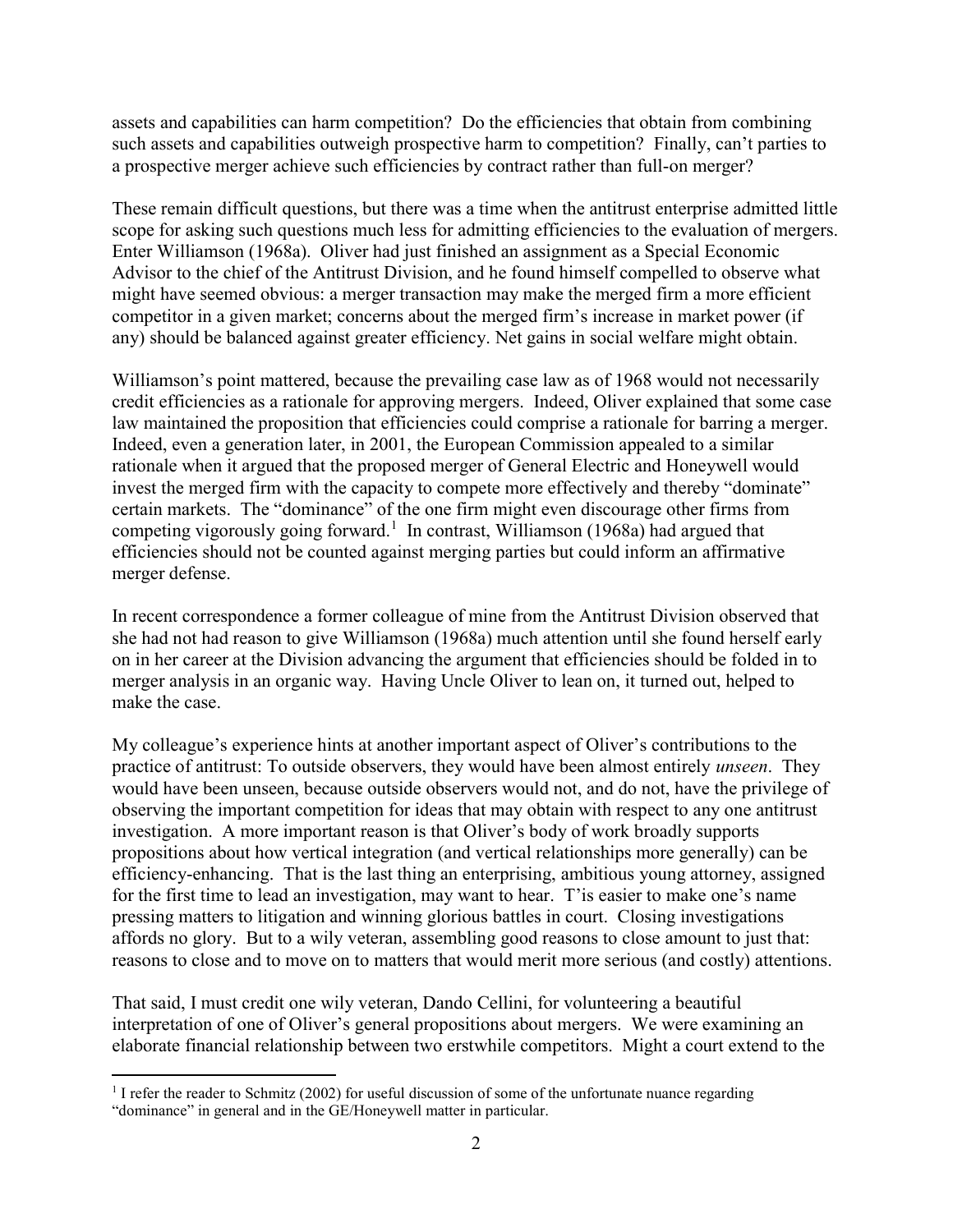financial arrangement, unusual as it was, the status of "passive investment", in which case the court would judge the relationship exempt from antitrust scrutiny? Dando then posed the proposition that the welfare consequences of the existing relationship might be worse than those that would obtain from full on merger, because, presumably, merger would enable the parties to do a better job of deploying their collective assets and capabilities. I can't help but think that Oliver would have smiled at such a clever redeployment of his own ideas.

Dando's sly gambit notwithstanding, Oliver's contributions do actually extend to affirmative rationales for actionable antitrust enforcement. For example, in "Wage Rates as a Barrier to Entry: The Pennington Case in Perspective" (Williamson 1968b), Oliver advanced what antitrust insiders would immediately recognize as a "Raising Rivals' Costs" rationale for opposing certain conduct.

In assembling this short essay, I assembled notes running many pages and spanning many topics. I will have to put those topics aside and will tie things up with just one more observation: Going back to at least the 1930's, just as Ronald Coase was getting his start, the antitrust case law started to develop its own theory of the firm. The theory made contact with questions of delegation and authority in hierarchical structures; with demands for efficient adaptation over the course of long-term exchange; with the assignment of control rights. (One of the better statements of the state of the art might be Freeman v. San Diego Association of Realtors 322 F.3d 1133, 9th Circuit 2003. I elaborate on the issues in "The Single Entity Defense in Antitrust", Williamson 2009.) The antitrust enterprise did this without any input from economics and social science more generally. One might, however, expect that the antitrust enterprise to be open to inputs from IOE going forward. The Vertical Merger Guidelines provide an immediate opportunity.

In a recent working paper Louis Kaplow observed that contributors to the IOE seem curiously absent from discussion of efficiencies and vertical integration in practical applications such as antitrust. (Kaplow 2020) Kaplow also recognizes, of course, that the issues defy ready formalization in economic models. That is line with George Akerlof's own observations that it may be individually rational for economists to eschew research on important topics that are difficult to (yet) formalize in favor of trendier topics – trendier because they are more amenable to modeling. (Akerlof 2020) The collectively irrational result, as Akerlof indicates in the title of his paper, are "sins of omission". The classic questions of economic organization are classic, because they are hard. But there are demands in the antitrust sphere for new and fresh contributions.

Akerlof, George. "Sins of Omission and the Practice of Economics," Journal of Economic Literature 58 92002): 405-418.

Coase, Ronald. "The Nature of the Firm," Economica 4 (1937): 386-405.

Kaplow, Louis. "Efficiencies in Merger Analysis," draft manuscript (2020).